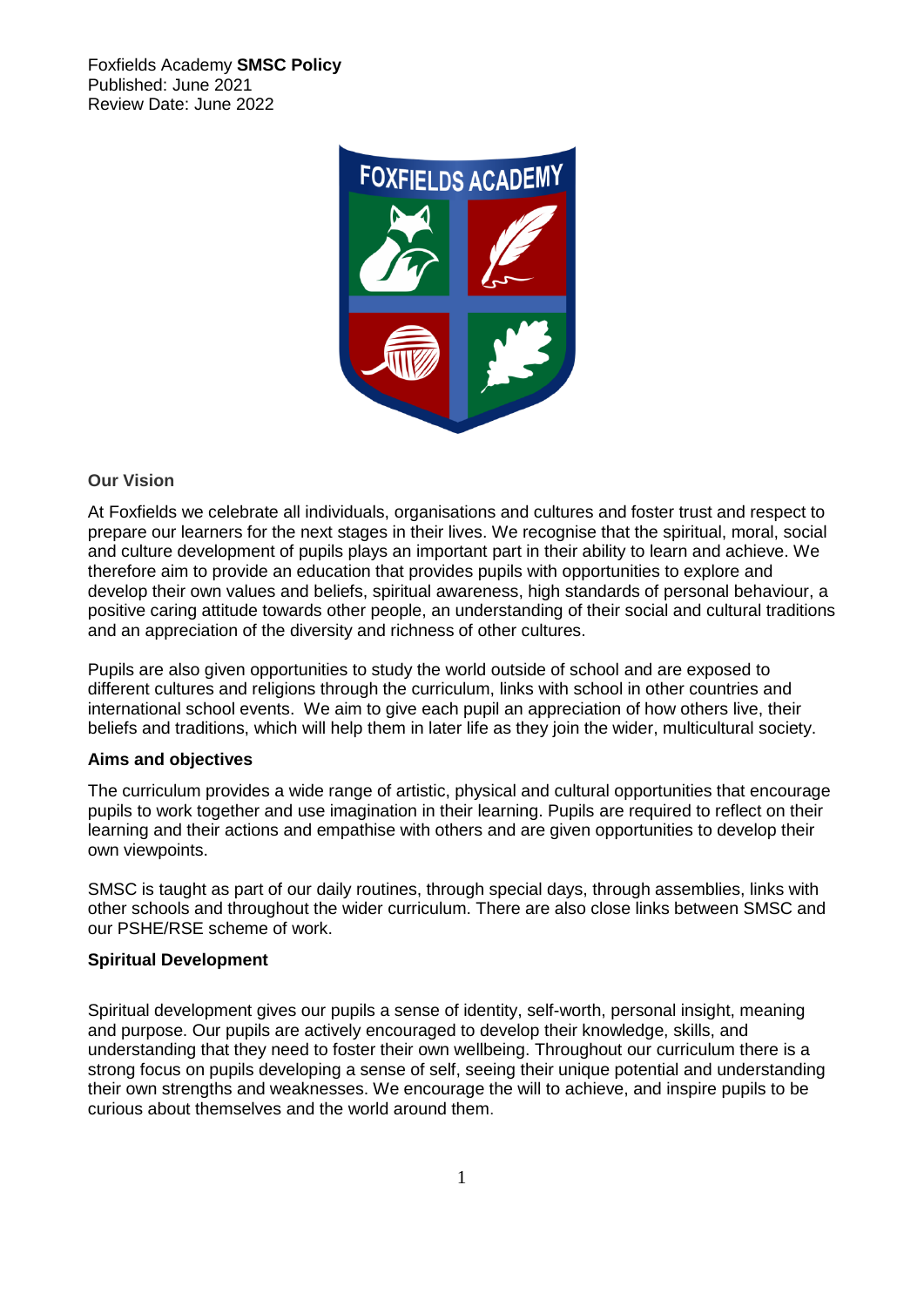# **Our learning environment and curriculum**

The Foxfields curriculum enables pupils to:

- Develop spiritual development through a multi faith RE Curriculum which includes visits to places of worship
- Be reflective about their own beliefs (religious or otherwise) and perspective on life (RE lessons, Circle Time)
- Have knowledge of, and respect for, different people's faiths, feelings and values (Cultural days, Celebrations topics, Assembly themes, resources that represent cultural diversity, daily prayers, visits to church)
- Have opportunities to reflect on their experiences and learning as well as assessment for learning opportunities through class presentations
- Empathise with others (through role play, restorative practice)
- Have a sense of enjoyment and fascination in learning about themselves, others and the world around them (Scientific investigations, learning through play, Around the World and Celebrations topics)
- Use their imagination and be creative in their learning (Art lessons and Art Days, Music sessions, role play)
- Reflect on their experiences (End of the day reflection, Circle Time, Restorative Practice)
- Have an alternative way of learning which enhances their own personal wellbeing through enrichment lessons.

### **Moral Development**

*Moral development is about pupils developing their own framework of moral values which regulate their behaviour. It is also about the development of pupils' understanding of society's shared and agreed values. Foxfields actively encourages our pupils to develop their knowledge, skills and understanding that they need in order to make responsible moral decisions and act on them.*

# **Our learning environment and curriculum**

The Foxfields curriculum promotes moral development through:

- Class charters which are written with the pupils and displayed in classrooms
- Restorative practice which enables the pupils to reflect on their behaviour and its effect on others
- Focusing on a right from the Children's Act in assembly each week
- PSHE/RSE lessons based on right and wrong in various types of scenarios as well as legal boundaries
- Gold cup award and individual/class-based reward systems which are consistent and fair
- Activities that enable pupils to give opinions and make choices
- Anti-bullying Week
- Our participation in a British Values scheme allows pupils to develop their understanding into the wider world
- Fundraising activities to raise money for charitable causes such as Comic Relief and Children In Need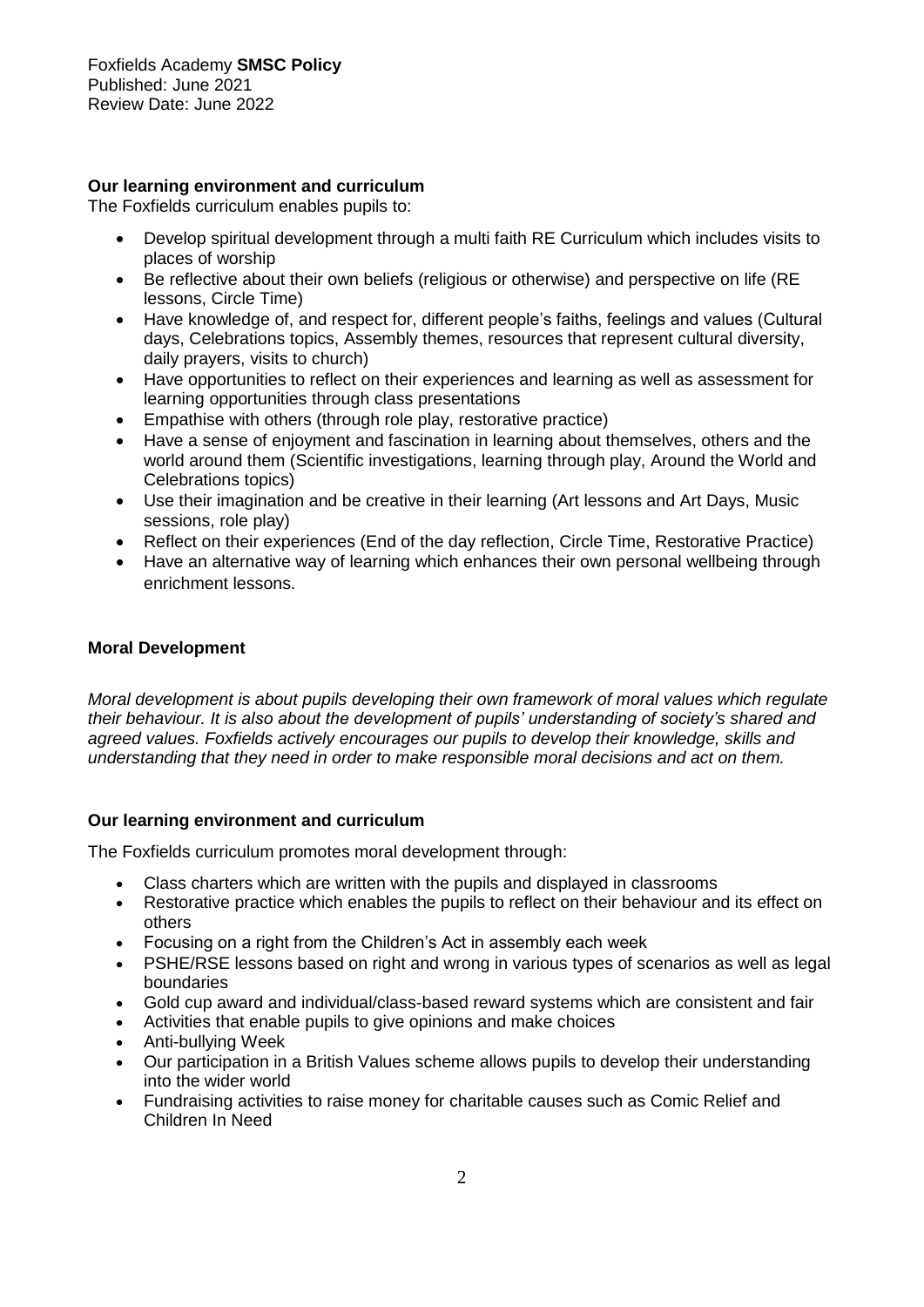### **Social Development**

Social development is about young people working effectively with each other and participating successfully in the community as a whole. It is about the development of the skills and personal qualities necessary for living and working together. Foxfields actively encourages pupils to develop their knowledge, skills and understanding they need to make an active contribution to the democratic process in each of their communities.

#### **Our learning environment and curriculum**

At Foxfields social skills are developed through:

- Modelling of positive social behaviour by all staff throughout the school day
- Turn taking and group activities
- Circle Time in which pupils are encouraged to greet peers and staff and interact with each other
- PSHE/RSE lessons on building relationships
- Total Communication approach to enable pupils to express themselves by their preferred means
- Working with others across the local community
- By encouraging pupils to participate in a variety of trips and residential visits we focus on and encourage pupils to have a sense of belonging, a willingness to participate and work with others forming positive relationships and understanding
- We ensure that our pupils know their rights and responsibilities and understand the importance of respect within the school, local and national community
- Our school council provides opportunities for our pupils to develop their social skills across the school, ensuring processes for voting are carried out through a democratic process for all pupils

# **Cultural Development**

Cultural development is about pupils' understanding their own culture and other cultures in their town, region and in the country as a whole. It is about understanding and feeling comfortable in a variety of cultures, and being able to operate in the emerging world culture of shared experiences provided by television, travel and the internet. Foxfields actively encourages pupils to develop their knowledge, skills and understanding that they need to appreciate and contribute towards culture. We encourage pupils to respect their own culture and traditions, and to understand the importance of learning and respecting other cultures around them.

#### **Our learning environment and curriculum**

Pupils are introduced to a regional and global perspective through:

- Stories from different cultures
- First hand experiences through local visits and Enrichment
- Being part of National and International fund-raising events
- Studies of a different lifestyles through International days, including different food, dress and festivals
- Studies of different religions and cultures during RE and PSHE/RSE lessons and diversity within our classes and school
- Learning about other cultures through assembly themes
- We actively encourage visits from different faith groups and/or culture